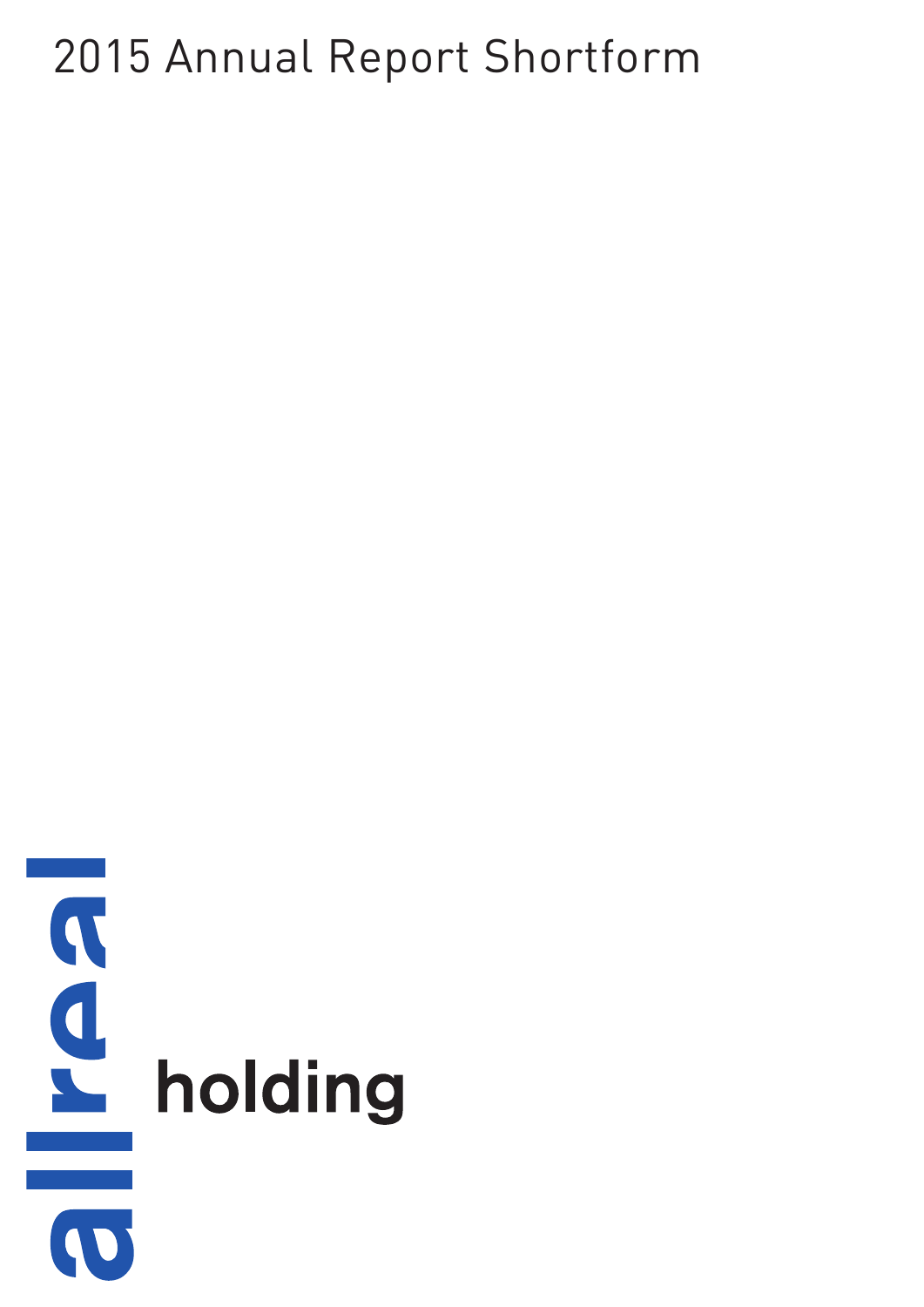# Key figures at a glance

|                                                                     |                       | 2015<br>31.12.2015* | 2014<br>31.12.2014* | Change in %1 |
|---------------------------------------------------------------------|-----------------------|---------------------|---------------------|--------------|
| Group                                                               |                       |                     |                     |              |
| Total sales <sup>2</sup>                                            | CHF million           | 793.9               | 1036.4              | $-23.4$      |
| Operating profit (EBIT) incl. revaluation gains                     | CHF million           | 193.2               | 170.9               | $+13.0$      |
| Net profit incl. revaluation effect                                 | CHF million           | 121.9               | 104.4               | $+16.8$      |
| Operating profit (EBIT) excl. revaluation gains                     | CHF million           | 177.4               | 176.8               | $+0.3$       |
| Net profit excl. revaluation effect                                 | CHF million           | 109.7               | 109.1               | $+0.5$       |
| Cash flow                                                           | CHF million           | 33.7                | 158.5               | $-78.7$      |
| Return on equity incl. revaluation effect                           | %                     | 6.2                 | 5.3                 | $+0.9$       |
| Return on equity excl. revaluation effect                           | $\%$                  | 5.9                 | 5.4                 | $+0.5$       |
| Equity ratio on cut-off date                                        | $\%$                  | 48.2                | 47.6                | $+0.6$       |
| Net gearing on cut-off date <sup>3</sup>                            | $\%$                  | 88.0                | 87.9                | $+0.1$       |
| Average interest rate on financial liabilities on cut-off date      | $\%$                  | 2.15                | 1.93                | $+0.22$      |
| Average duration of financial liability                             | months                | 52                  | 50                  | $+2$         |
| Sales Projects & Development division                               | CHF million           | 612.9               | 870.6               | $-29.6$      |
| Earnings from Projects & Development division <sup>4</sup>          | CHF million           | 78.8                | 102.8               | $-23.3$      |
| Operating margin Projects & Development division <sup>5</sup>       | $\frac{0}{n}$         | 27.4                | 44.9                | $-17.5$      |
| Employees on cut-off date                                           | full-time equivalents | 312                 | 348                 | $-36$        |
| Allreal Holding AG                                                  |                       |                     |                     |              |
| Net profit                                                          | CHF million           | 28.9                | 47.5                | $-39.2$      |
| Share capital                                                       | CHF million           | 797.1               | 797.1               |              |
| Share                                                               |                       |                     |                     |              |
| Earnings per share incl. revaluation effect                         | CHF                   | 7.66                | 6.56                | $+16.8$      |
| Earnings per share excl. revaluation effect                         | CHF                   | 6.89                | 6.85                | $+0.6$       |
| Net asset value (NAV) per share before deferred tax on cut-off date | <b>CHF</b>            | 132.95              | 129.10              | $+3.0$       |
| Net asset value (NAV) per share after deferred tax on cut-off date  | <b>CHF</b>            | 125.35              | 122.55              | $+2.3$       |
| Profit distribution per share <sup>6</sup>                          | CHF                   | 5.75                | 5.50                | $+4.5$       |
| Share price on cut-off date                                         | CHF                   | 133.60              | 137.10              | $-2.6$       |
| Dividend/Profit distribution yield <sup>6</sup>                     | $\frac{0}{0}$         | 4.3                 | 4.0                 | $+0.3$       |
| Valuation on cut-off date                                           |                       |                     |                     |              |
| Market capitalisation7                                              | CHF million           | 2125.5              | 2 1 8 5 . 5         | $-2.7$       |
| Enterprise value <sup>8</sup>                                       | CHF million           | 3879.7              | 3903.9              | $-0.6$       |

\* Should no further particulars be given, values referring to the income statement concern the full year and balance sheet value the cut-off dates 31.12.2015 resp. 31.12.2014

<sup>1</sup> Changes in quantum and percentage values shown as absolute difference

<sup>2</sup> Sales resulting from rental of investment real estate plus completed project volume Projects & Development division

<sup>3</sup> Finance liabilities minus cash and marketable securities as percentage of equity

<sup>4</sup> Income from realisation in Projects & Development, Sales Development, capitalised company-produced assets and various revenues minus direct expenses from realisation in Projects & Development, Sales Development

<sup>5</sup> EBIT excl. revaluation and restoration of value adjustments on projects as percentage of profit from business activity (balance of operating income,

direct operating expenses, capitalised company-produced assets and earnings from sale of investment real estate)

<sup>6</sup> Board of directors proposal of CHF 5.75 per share for the 2015 financial year by means of repayment of reserves from capital contributions

<sup>7</sup> Stock price at balance sheet date multiplied by the number of outstanding shares

<sup>8</sup> Market capitalisation plus net finance debts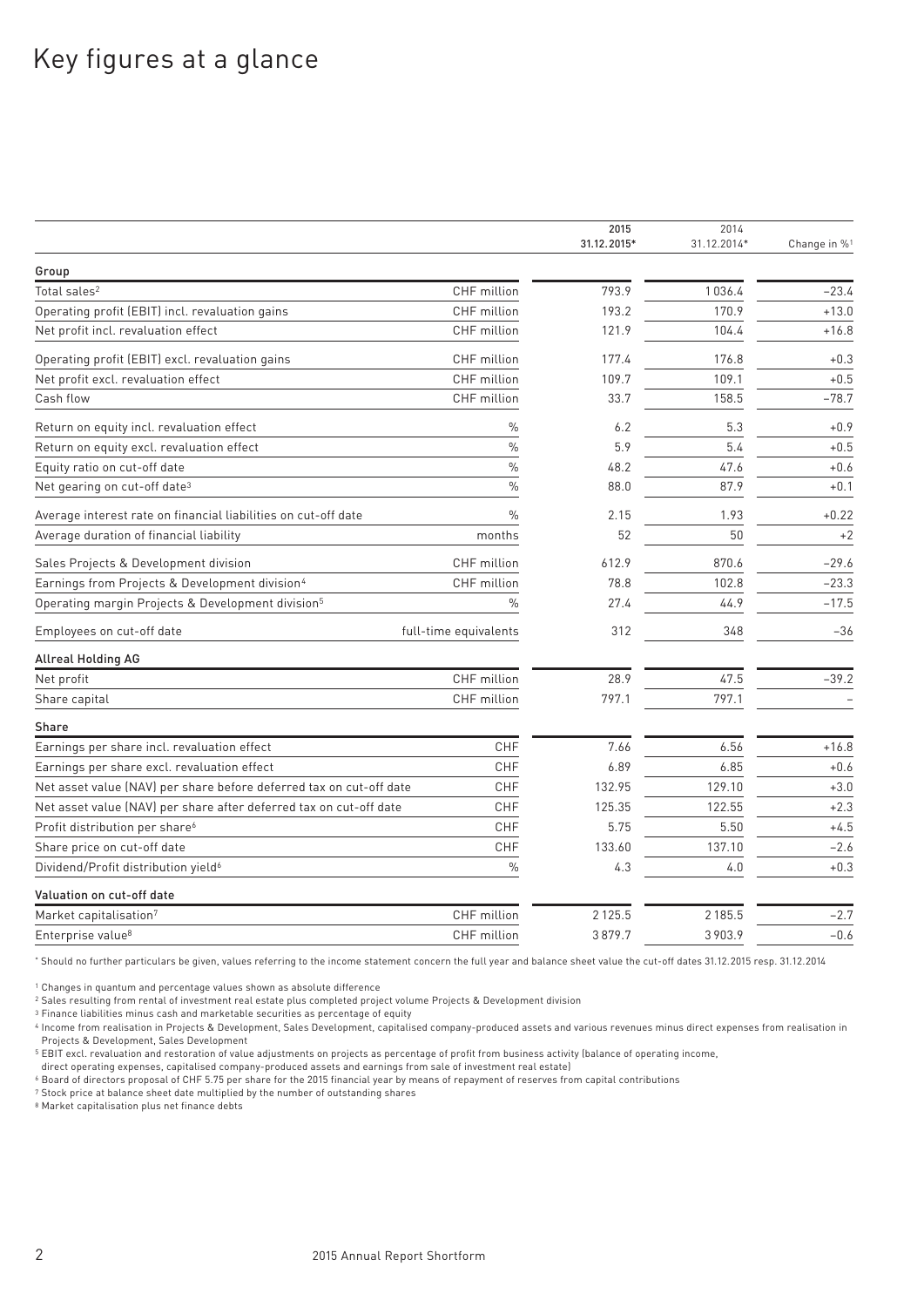# Real estate at a glance

|                                                          |                       | 2015<br>31.12.2015* | 2014<br>31.12.2014* | Change in %1 |
|----------------------------------------------------------|-----------------------|---------------------|---------------------|--------------|
| Yield-producing properties                               |                       |                     |                     |              |
| Residential real estate                                  | number                | 19                  | 20                  | $-1$         |
| Commercial real estate                                   | number                | 43                  | 44                  | $-1$         |
| Market value on cut-off date                             | CHF million           | 3475.3              | 3509.6              | $-1.0$       |
| Rental income from investment real estate                | CHF million           | 174.9               | 159.2               | $+9.9$       |
| Vacancy rate <sup>2</sup>                                | $\frac{0}{0}$         | 7.5                 | 7.9                 | $-0.4$       |
| Real estate expenses                                     | CHF million           | $-31.8$             | $-25.1$             | $+26.7$      |
| Real estate expenses                                     | in % of rental income | 18.2                | 15.8                | $+2.4$       |
| Gross yield <sup>3</sup>                                 | $\frac{0}{0}$         | 5.1                 | 5.4                 | $-0.3$       |
| Net yield <sup>4</sup>                                   | $\frac{0}{0}$         | 4.2                 | 4.5                 | $-0.3$       |
| Investment real estate under construction                |                       |                     |                     |              |
| <b>Buildings</b>                                         | number                | $\overline{2}$      |                     | $+1$         |
| Market value on cut-off date                             | CHF million           | 49.9                | 4.0                 |              |
| Investment volume                                        | CHF million           | 96.0                | 23.0                |              |
| Development real estate                                  |                       |                     |                     |              |
| Book value development reserves on cut-off date          | CHF million           | 71.4                | 39.0                | $+83.1$      |
| Estimated investment volume development reserves         | CHF million           | 637.0               | 784.0               | $-18.8$      |
| Book value buildings under construction on cut-off date  | CHF million           | 171.4               | 167.4               | $+2.4$       |
| Estimated investment volume buildings under construction | CHF million           | 268.0               | 265.0               | $+1.1$       |
| Book value completed real estate on cut-off date         | CHF million           | 52.7                | 94.8                | $-44.4$      |

\* Should no further particulars be given, values referring to the income statement concern the full year and balance sheet value the cut-off dates 31.12.2015 resp. 31.12.2014

<sup>1</sup> Changes in quantum and percentage values are shown as absolute difference

<sup>2</sup> In percent of targeted rental income, cumulated at cut-off date

 $3$  Rental income from investment real estate in percent of continued market value as at 1 January

<sup>4</sup> Rental profit from investment real estate in percent of continued market value as at 1 January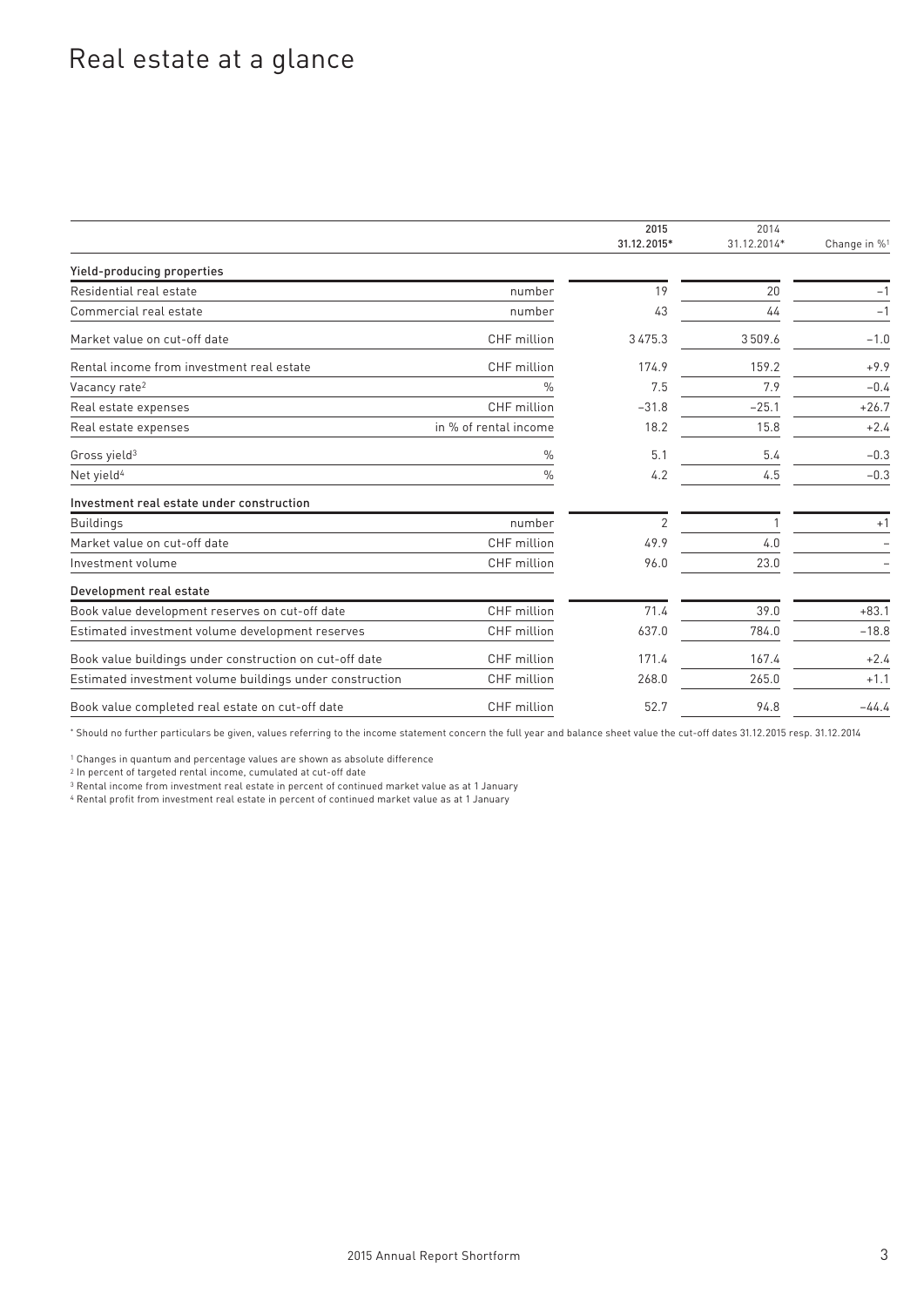# Table of contents

- Management Report
- Consolidated financial statements of Allreal Group
- Annual financial statements of Allreal Holding AG
- Share information
- Organisation and schedule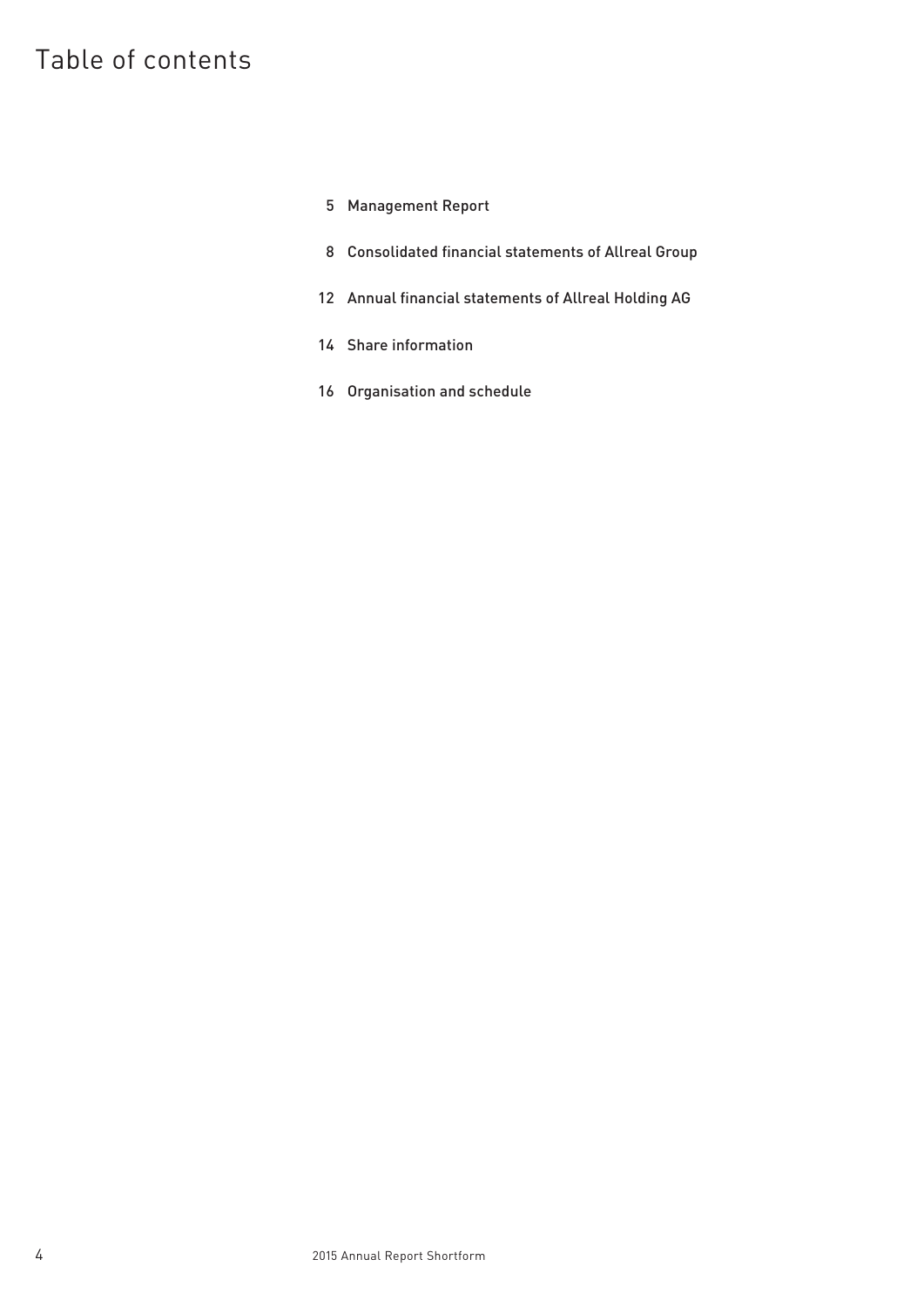- Gratifying net profit
- Gainful divestment of yield-producing properties
- Focus on projects with good profit potential
- Proposal for a higher profit distribution of CHF 5.75 per share

Net profit including revaluation effect for the 2015 financial year amounted to CHF 121.9 million, or 16.8% above that of the previous year. The clearly higher rental income and earnings from the sale of yield-producing properties, especially, contributed to the good result.

The investment real estate portfolio as at 31 December 2015 experienced a positive value adjustment of CHF 15.8 million. When excluding the revaluation effect, operating net profit is stated as CHF 109.7 million.

Earnings from rent and administration of properties and the project volume processed by the Projects & Development division resulted in an overall performance of CHF 793.9 million.

As employees leaving the company have not been replaced owing to the lower project volume, the number of full-time positions in the period under review decreased by 10.3% to 312 on the cut-off date.

#### Allreal share with a cash yield of 4.3%

On 31 December 2015, the Allreal share closed at CHF 133.60, or 2.6% below the comparable price the previous year. The price change experienced in the period under review and the pay-out of CHF 5.50 per share resulted in an overall performance of 1.5%. At the Shareholder Meeting scheduled for 15 April 2016, the Board of Directors will propose a higher distribution of CHF 5.75 per share. The pay-out is tax-free for private investors and corresponds to a cash yield of 4.3% compared to the closing price on 31 December 2015.

#### Real Estate division with gratifying growth

Compared to the previous year, earnings from the rental of yield-producing properties grew by 9.9% to CHF 174.9 million. This clear increase essentially reflects the fact that in 2015 more yield-producing properties have become income relevant for the first time and across the entire reporting period.

The net yield of 4.2% reported for the 2015 financial year reflects the reduction in the cumulated vacancy rate by 0.4 percentage points to 7.5% when compared to the previous year and a real-estate expense rate of 18.2%.

In the period under review, a fully rented commercial building in Dübendorf joined the portfolio of yield-producing properties. The divestment of two commercial properties and one residential building in 2015 resulted in high earnings before tax of CHF 21.1 million.

When taking into consideration additions and departures, the portfolio of yield-producing real estate on the cut-off date comprised 19 residential and 43 commercial buildings.





Net profit

1 Net profit. In the series in the series of the series of the series of the series of the series of the series

incl. revaluation effec

Net profit. The profit of the series of the series of the series of the series of the series of the series of the series of the series of the series of the series of the series of the series of the series of the series of excl. revaluation effect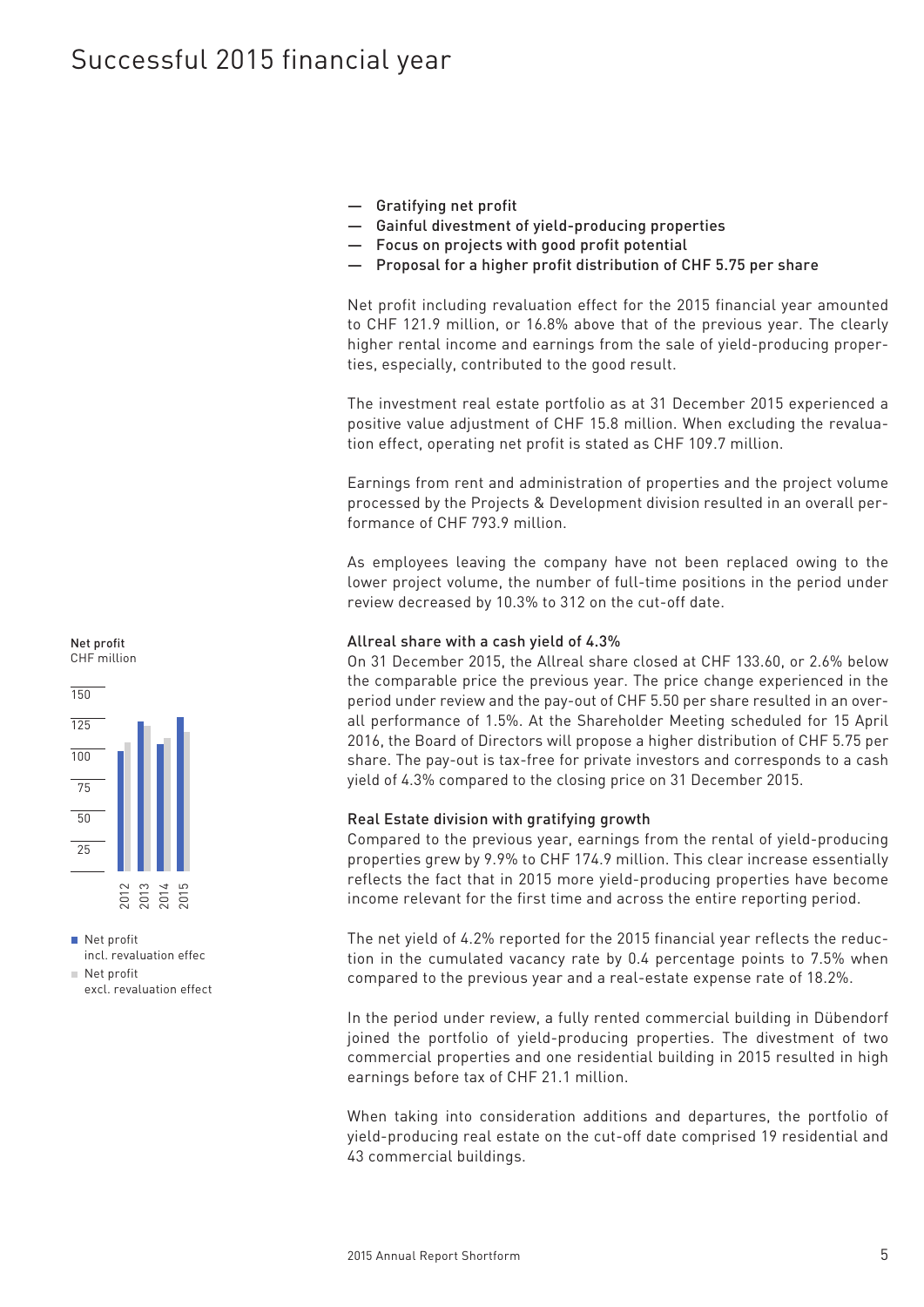

The divisions' contribution toward operating profit

> Real Estate 88.0% Projects & Development 12.0%

Owing to reclassification in the year under review, an office building located on Schiffbauplatz in Zurich-West was added to the portfolio of investment real estate under construction. On the cut-off date the portfolio of investment real estate under construction comprised two buildings.

The valuation by an external estimator of the 64 buildings included in the portfolio of investment real estate resulted in a positive change in value of CHF 15.8 million.

When taking into consideration the changes in the portfolio and the positive value correction, the value of the portfolio amounted to CHF 3.53 billion.

#### Projects & Development division with good operating performance

Earnings from operations in the Projects & Development division in 2015 of CHF 78.8 million are reported 23.3% below the previous year despite an increase in earnings from third-party projects by CHF 2.7 million. 2014 was characterised by the divestment of a larger development property and a distinctly higher number of own projects.

Despite a lower workforce, operating expenses of CHF 61.1 million for 2015 are shown as CHF 1.4 million above the comparable value the previous year. This is due to an expense of CHF 1.5 million connected with accounting standard IAS 19 (staff pension obligation). In the 2014 financial year, owing to the application of IAS 19, a one-time positive effect of CHF 4.5 million had become effective. This resulted in normalised personnel expenses for 2015 of CHF 6.0 million below those for the previous year.

Earnings before interest and taxes (EBIT) reported for 2015 amounted to CHF 21.6 million.

The projects processed by the Project Development department in the period under review correspond to a potential order volume of CHF 1.0 billion. Currently the largest project is a significant development of a new urban quarter in close proximity to the Bülach railway station comprising 450 rental and condominium apartments and commercial and trade space at an investment volume of over CHF 300 million. Construction start depends on the planning permission process and is expected for the second half of 2016.

In 2015, Allreal's restriction to implementing only projects with foreseeable risks and good profit potential and a lower number of own projects resulted in a decline of the completed project volume by 29.6% to CHF 612.9 million, of which 23.8% applied to own projects and 76.2% to third-party projects.

Secured order backlog on the cut-off date amounted to about CHF 815 million, representing full utilisation for a period of clearly more than 12 months.

#### Sound and well-hedged financing

Compared to 2014, financial debt in the period under review grew by 1.5% to CHF 1.78 billion

Two debenture loans of CHF 220 million in total were successfully placed in March 2015: CHF 120 million at 0.75% and time to maturity of six years; and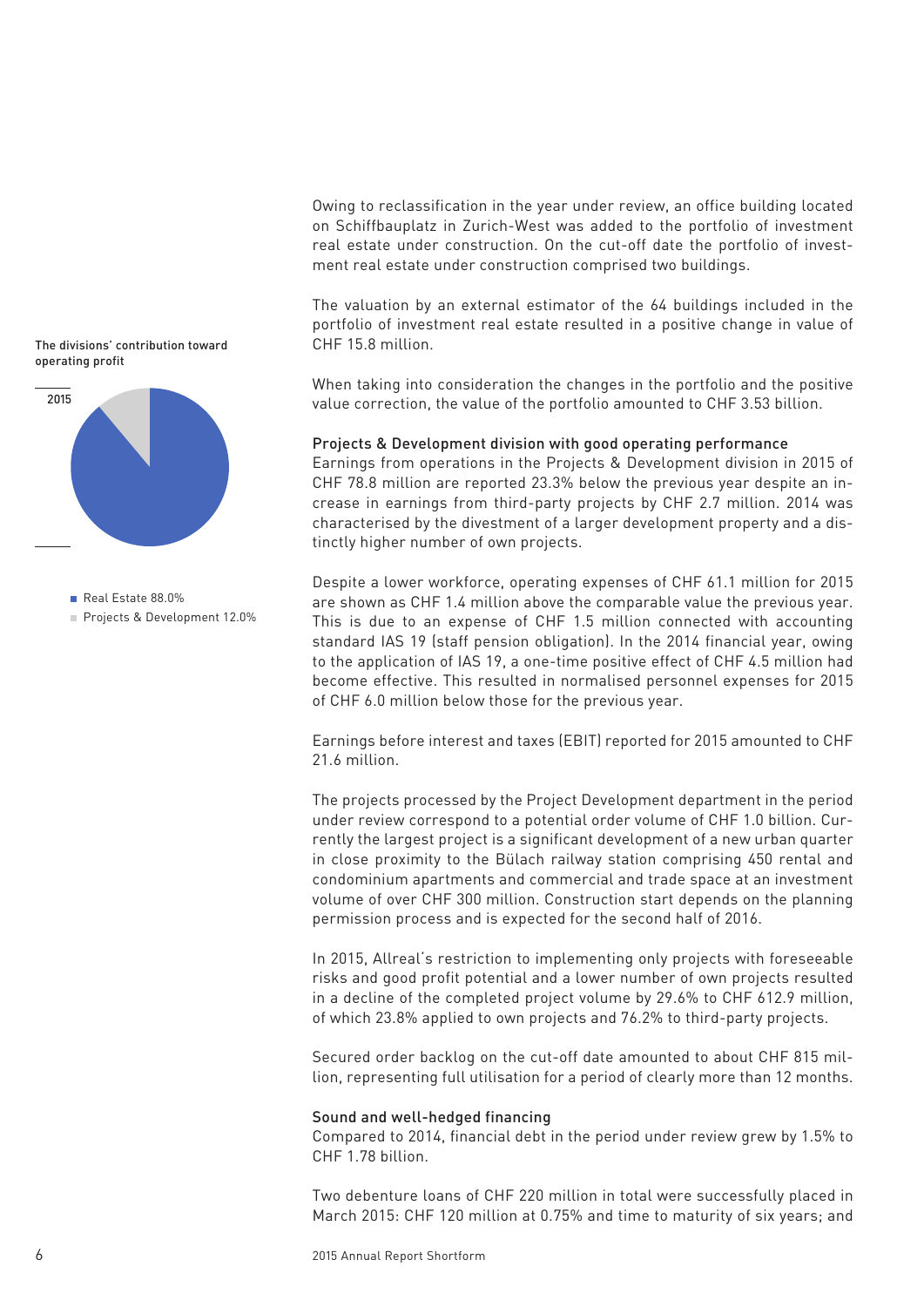

Overview of share performance

Overall performance: Price change plus profit distribution plus subscription rights resulting from capital increase in percent of share price as on 1 January  $\frac{1}{60}$   $\frac{1}{60}$   $\frac{1}{60}$   $\frac{1}{60}$   $\frac{1}{60}$ <br>Overall performance:<br>Price change plus profit distribution<br>plus subscription rights resulting<br>from capital increase in percent of<br>share price as on 1 January

CHF 100 Million at 1.375% and time to maturity of ten years. The loans are required to facilitate the financing of current own projects and the acquisition of additional buildings and land.

The introduction of negative interest resulted in higher financial expenses for interest swaps and a climb of the average interest rate for debt to 2.15%. At the same time, compared to the previous year, the average duration of the fixed interest rate grew by two months to 52 months.

As at 31 December 2015, Allreal had at its disposal short-term disposable credit limits of CHF 554 million, representing a debt capacity of some CHF 1.25 billion.

Equity ratio on the cut-off date is reported at 48.2% and net gearing at 88.0%.

#### Good conditions for the continuation of successful business activity

Thanks to its proven strategy, sound financing, and the measures taken to secure profitability in the long term, the Allreal Group directed by Roger Herzog since 1 May 2015 possesses intact conditions for the continuation of successful business activity.

Based on careful assessment of risks and opportunities, Allreal expects operating net profit for the 2016 financial year to more or less correspond to that of the previous year.

The Board of Directors and Group Management wish to take this opportunity to thank all staff members for their contribution to the sound financial results and our shareholders for their trust and support.

Thomas Lustenberger Chairman

Roger Herzog Chief Executive Officer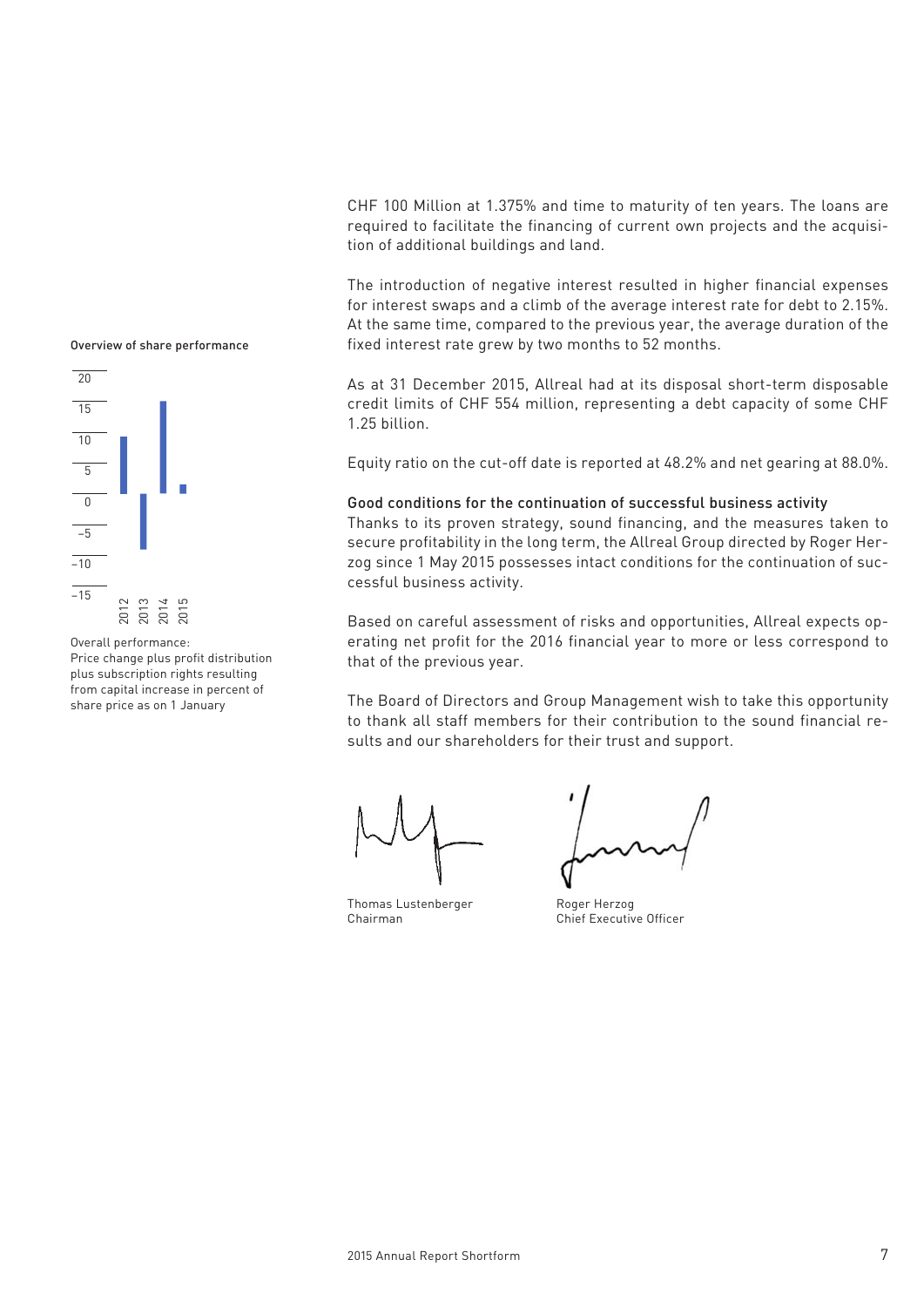# Consolidated financial statements of Allreal Group

### Consolidated statement of comprehensive income

| CHF million                                                   | 2015     | 2014     |
|---------------------------------------------------------------|----------|----------|
| Income from renting investment real estate                    | 174.9    | 159.2    |
| Income from real estate management services                   | 6.1      | 6.6      |
| Income from realisation Projects & Development                | 467.0    | 546.5    |
| Income from sales Development                                 | 126.3    | 211.6    |
| Diverse income                                                | 0.9      | 1.0      |
| Operating income                                              | 775.2    | 924.9    |
| Direct expenses for rented investment real estate             | $-31.8$  | $-25.1$  |
| Direct expenses from realisation Projects & Development       | $-418.6$ | $-500.8$ |
| Direct expenses from sales Development                        | $-108.3$ | $-177.0$ |
| Direct operating expenses                                     | $-558.7$ | -702.9   |
| Personnel expenses                                            | $-55.5$  | $-53.1$  |
| Other operating expenses                                      | $-13.9$  | $-14.1$  |
| Operating expenses                                            | $-69.4$  | $-67.2$  |
| Capitalised company-produced assets                           | 11.5     | 21.5     |
| Earnings from sale of investment real estate                  | 21.1     | 3.1      |
| Higher valuation of yield-producing properties                | 54.0     | 81.1     |
| Lower valuation of yield-producing properties                 | $-52.0$  | $-86.3$  |
| Higher valuation of investment real estate under construction | 13.8     | 0.0      |
| Lower valuation of investment real estate under construction  | 0.0      | $-0.7$   |
| Earnings from revaluation of investment real estate           | 15.8     | $-5.9$   |
| <b>EBITDA</b>                                                 | 195.5    | 173.5    |
| Depreciation of other property, plant and equipment           | $-0.4$   | $-0.7$   |
| Depreciation of intangible assets                             | $-1.9$   | $-1.9$   |
| <b>Operating profit (EBIT)</b>                                | 193.2    | 170.9    |
| Financial income                                              | 1.8      | 0.8      |
| Financial expense                                             | $-43.6$  | $-37.9$  |
| Net profit before tax                                         | 151.4    | 133.8    |
| Tax expense                                                   | $-29.5$  | $-29.4$  |
| Net profit                                                    | 121.9    | 104.4    |
|                                                               |          |          |
| Items subsequently restated in earnings statement:            |          |          |
| Valuation of financial instruments                            | 1.5      | $-30.5$  |
| Deferred taxes from valuation of financial instruments        | $-0.3$   | 6.7      |
| Items not subsequently restated in earnings statement:        |          |          |
| Changes in staff pension fund                                 | 11.4     | $-16.0$  |
| Deferred taxes from changes in staff pension fund             | $-2.5$   | 3.5      |
| Other comprehensive income                                    | 10.1     | $-36.3$  |
| Total comprehensive income                                    | 132.0    | 68.1     |
| Earnings per share in CHF                                     | 7.66     | 6.56     |
| Diluted earnings per share in CHF                             | 7.67     | 6.57     |
|                                                               |          |          |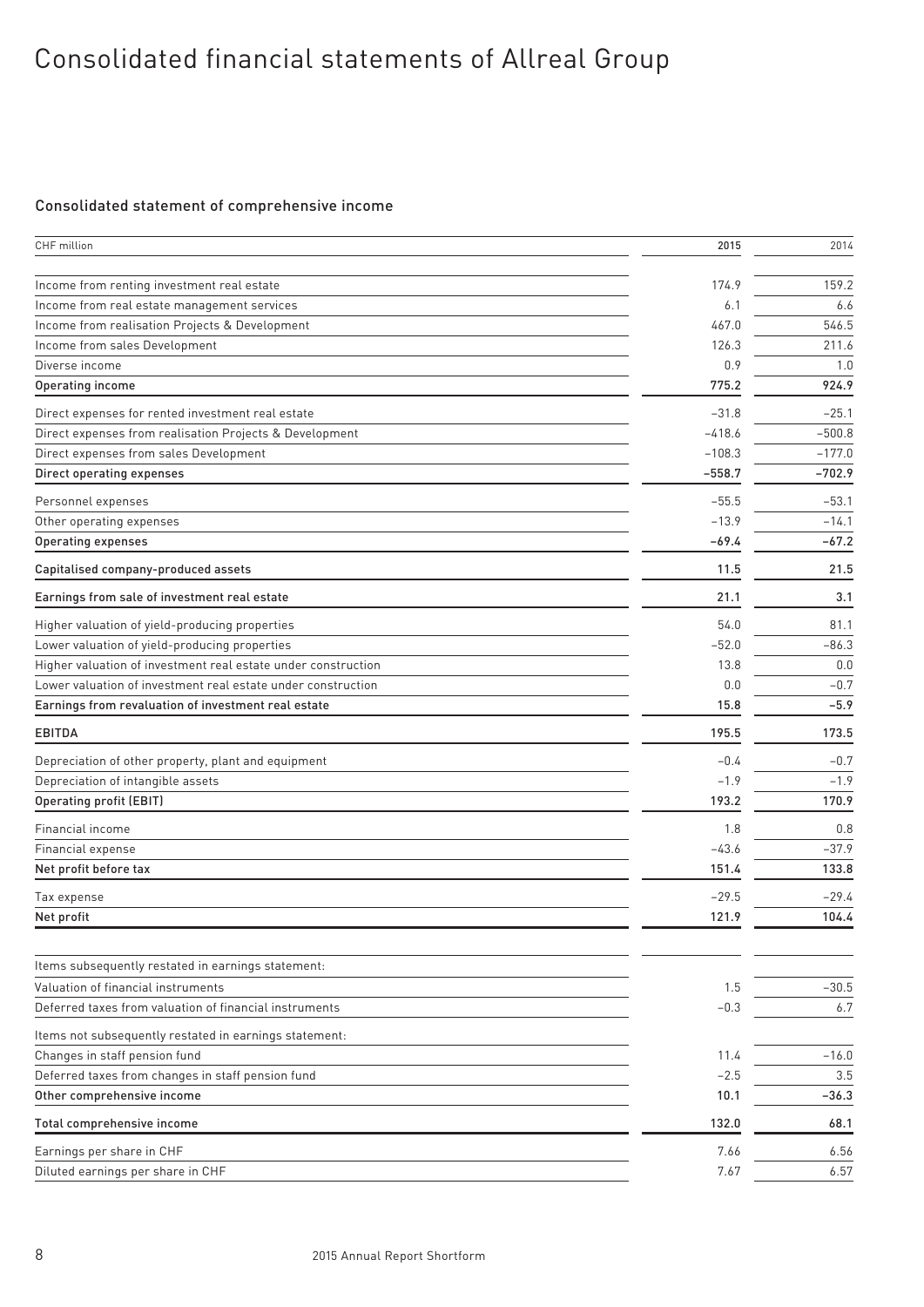### Consolidated balance sheet

| CHF million                               | 31.12.2015 | 31.12.2014 |
|-------------------------------------------|------------|------------|
|                                           |            |            |
| Yield-producing properties                | 3475.3     | 3509.6     |
| Investment real estate under construction | 49.9       | 4.0        |
| Other property, plant and equipment       | 1.6        | 1.6        |
| Financial assets                          | 143.4      | 142.5      |
| Intangible assets                         | 0.0        | 1.9        |
| Deferred tax assets                       | 42.2       | 31.7       |
| Non-current assets                        | 3712.4     | 3691.3     |
| Development real estate                   | 295.5      | 301.2      |
| Trade receivables                         | 96.4       | 75.8       |
| Other receivables                         | 8.3        | 8.0        |
| Cash                                      | 23.4       | 31.9       |
| <b>Current assets</b>                     | 423.6      | 416.9      |
| Assets                                    | 4136.0     | 4108.2     |
| Share capital                             | 797.1      | 797.1      |
| Capital reserves                          | 232.7      | 320.2      |
| Treasury shares                           | $-4.4$     | $-0.1$     |
| Retained earnings                         | 968.7      | 836.8      |
| Equity                                    | 1994.1     | 1954.0     |
| Long-term borrowings                      | 774.1      | 650.1      |
| Deferred tax liabilities                  | 163.4      | 135.6      |
| Long-term provisions                      | 7.2        | 3.9        |
| Other long-term liabilities               | 71.8       | 80.8       |
| Long-term liabilities                     | 1016.5     | 870.4      |
| Trade payables                            | 62.7       | 79.4       |
| Prepayments for development real estate   | 24.1       | 26.8       |
| <b>Current tax liabilities</b>            | 9.1        | 19.6       |
| Other current liabilities                 | 21.9       | 47.8       |
| Short-term provisions                     | 4.1        | 10.0       |
| Short-term borrowings                     | 1003.5     | 1100.2     |
| Short-term liabilities                    | 1125.4     | 1283.8     |
| Liabilities                               | 2141.9     | 2154.2     |
| <b>Equity and liabilities</b>             | 4136.0     | 4108.2     |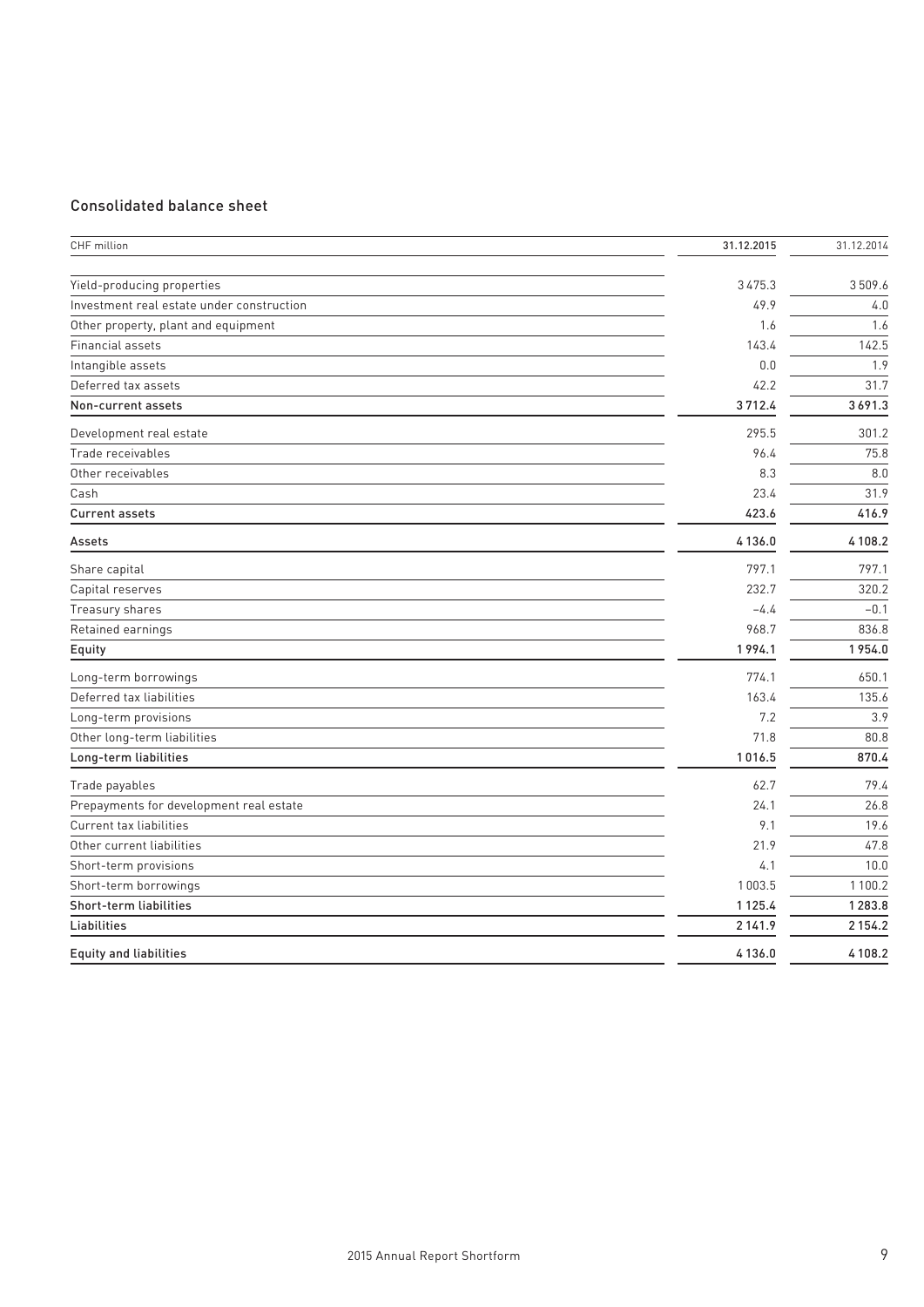# Consolidated statement of changes in shareholders' equity

|                                             |                  |         | Retained earnings                |                     |                         |                            |         |
|---------------------------------------------|------------------|---------|----------------------------------|---------------------|-------------------------|----------------------------|---------|
| CHF million                                 | Share<br>capital |         | Capital reserves Treasury shares | Hedging<br>reserves | Revaluation<br>reserves | Other retained<br>earnings | Total   |
| As at 31 December 2013                      | 797.1            | 407.7   | $-4.3$                           | $-26.8$             | 92.3                    | 703.3                      | 1969.3  |
| Net profit                                  |                  |         |                                  |                     |                         | 104.4                      | 104.4   |
| Valuation of financial instruments          |                  |         |                                  | $-23.8$             |                         |                            | $-23.8$ |
| Changes in staff pension fund               |                  |         |                                  |                     |                         | $-12.5$                    | $-12.5$ |
| Total comprehensive income                  |                  |         |                                  | $-23.8$             |                         | 91.9                       | 68.1    |
| Purchase treasury shares                    |                  |         | $-15.0$                          |                     |                         |                            | $-15.0$ |
| Sale treasury shares                        |                  |         | 19.0                             |                     |                         | $-0.1$                     | 18.9    |
| Payout to shareholders                      |                  | $-87.6$ |                                  |                     |                         |                            | $-87.6$ |
| Creation of shares from<br>convertible bond | 0.0              | 0.1     |                                  |                     |                         |                            | 0.1     |
| Share-based reimbursement                   |                  |         | 0.2                              |                     |                         |                            | 0.2     |
| Reclassification                            |                  |         |                                  |                     | $-7.2$                  | 7.2                        | 0.0     |
| As at 31 December 2014                      | 797.1            | 320.2   | $-0.1$                           | $-50.6$             | 85.1                    | 802.3                      | 1954.0  |
| Net profit                                  |                  |         |                                  |                     |                         | 121.9                      | 121.9   |
| Valuation of financial instruments          |                  |         |                                  | 1.2                 |                         |                            | 1.2     |
| Changes in staff pension fund               |                  |         |                                  |                     |                         | 8.9                        | 8.9     |
| Total comprehensive income                  |                  |         |                                  | 1.2                 |                         | 130.8                      | 132.0   |
| Purchase treasury shares                    |                  |         | $-27.6$                          |                     |                         |                            | $-27.6$ |
| Sale treasury shares                        |                  |         | 23.1                             |                     |                         | $-0.1$                     | 23.0    |
| Payout to shareholders                      |                  | $-87.5$ |                                  |                     |                         |                            | $-87.5$ |
| Share-based reimbursement                   |                  |         | 0.2                              |                     |                         |                            | 0.2     |
| Reclassification                            |                  |         |                                  |                     | 31.3                    | $-31.3$                    | 0.0     |
| As at 31 December 2015                      | 797.1            | 232.7   | $-4.4$                           | $-49.4$             | 116.4                   | 901.7                      | 1994.1  |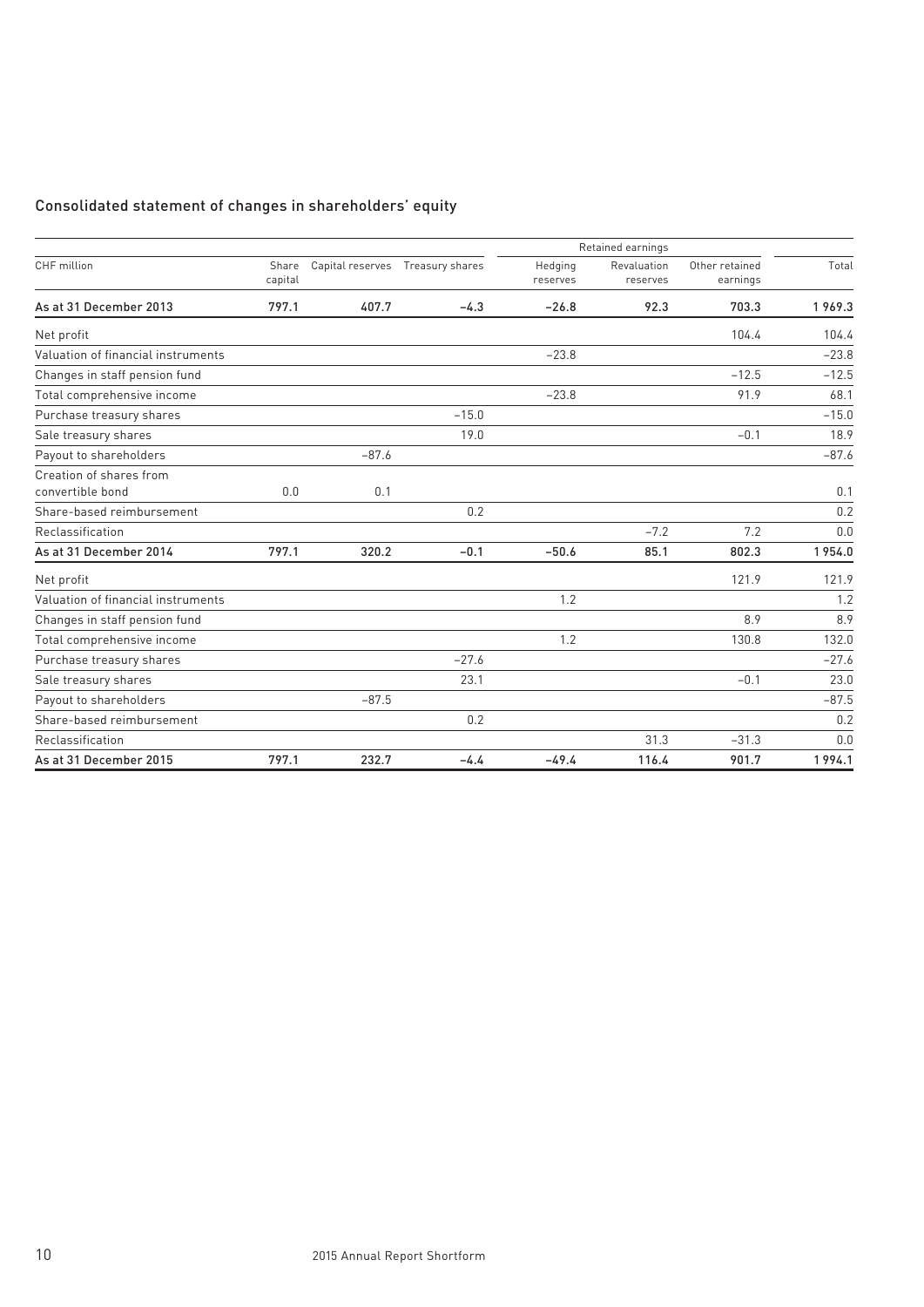### Consolidated cash flow statement

| CHF million                                                    | 2015     | 2014     |
|----------------------------------------------------------------|----------|----------|
| Net profit before tax                                          | 151.4    | 133.8    |
| Net financial expenses                                         | 41.8     | 37.1     |
| Earnings from revaluation of investment real estate            | $-15.8$  | 5.9      |
| Depreciation other property, plant and equipment               | 0.4      | 0.7      |
| Depreciation intangible assets                                 | 1.9      | 1.9      |
| Earnings from sale of investment real estate                   | $-21.1$  | $-3.1$   |
| Capitalisation of company produced assets                      | $-10.2$  | $-11.9$  |
| Share-based reimbursement                                      | 0.2      | 0.2      |
| Change in pension fund obligations affecting net income        | 1.5      | $-4.5$   |
| Other items                                                    | 2.2      | $-0.9$   |
| Change in development real estate                              | 13.5     | 89.9     |
| Change in trade receivables                                    | $-20.6$  | $-1.5$   |
| Change in other receivables                                    | $-0.4$   | $-3.4$   |
| Change in provisions                                           | $-2.5$   | 0.3      |
| Change in trade payables                                       | $-16.8$  | $-40.2$  |
| Increase (decrease) of prepayments for development real estate | $-2.7$   | 6.5      |
| Change in other current liabilities                            | $-24.1$  | 11.3     |
| Cost of finance paid                                           | $-38.0$  | $-35.1$  |
| Financial income received                                      | 1.7      | 0.5      |
| Income taxes paid                                              | $-28.7$  | $-29.0$  |
| Cash flow from operating activities                            | 33.7     | 158.5    |
| Investment in yield-producing properties                       | $-73.4$  | $-27.1$  |
| Proceeds from sale of yield-producing properties               | 115.3    | 54.1     |
| Investment in investment real estate under construction        | $-16.7$  | $-235.0$ |
| Divestment of investment real estate under construction        | 0.0      | 7.8      |
| Acquisition other property, plant and equipment                | $-0.4$   | $-0.4$   |
| Divestment of other property, plant and equipment              | 0.0      | 0.0      |
| Increase financial assets                                      | $-11.2$  | $-3.2$   |
| Decrease in financial assets                                   | 9.1      | 5.3      |
| Cash flow from investing activities                            | 22.7     | $-198.5$ |
| Increase in borrowings                                         | 159.0    | 500.0    |
| Decrease in borrowings                                         | $-353.2$ | $-294.4$ |
| Issue of bond loan                                             | 221.1    | 124.6    |
| Repayment convertible bond                                     | 0.0      | $-199.8$ |
| Purchase treasury shares                                       | $-27.6$  | $-15.0$  |
| Sale treasury shares                                           | 23.3     | 19.1     |
| Payout of capital reserves                                     | $-87.5$  | $-87.6$  |
| Cash flow from financing activities                            | $-64.9$  | 46.9     |
| Change in cash                                                 | $-8.5$   | 6.9      |
| Cash at 1 January                                              | 31.9     | 25.0     |
| Cash at 31 December                                            | 23.4     | 31.9     |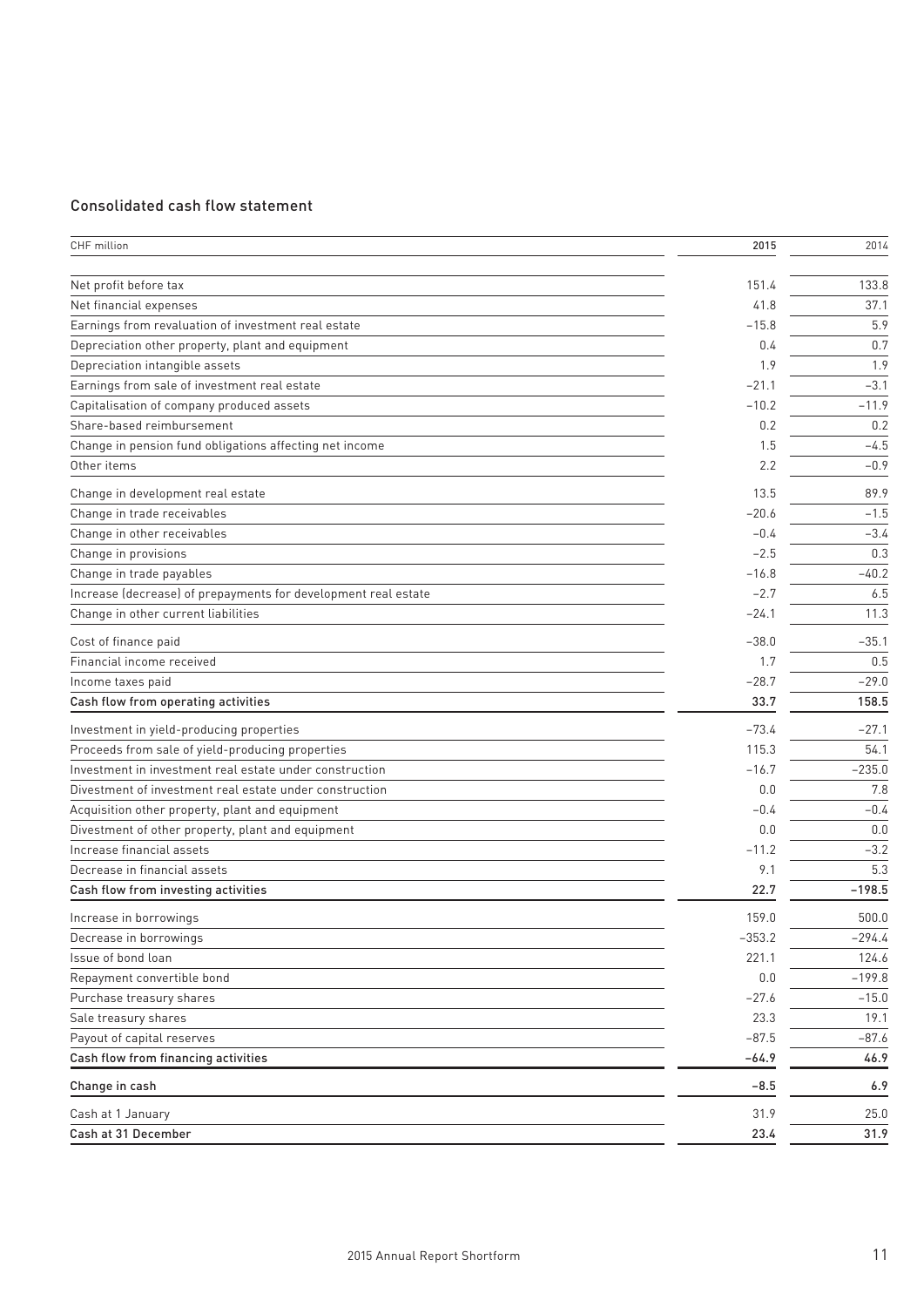# Annual financial statements of Allreal Holding AG

#### Income statement

| CHF million                    | 2015    | 2014    |
|--------------------------------|---------|---------|
| Income from investments        | 30.0    | 38.0    |
| Financial income               | 20.3    | 24.0    |
| Income                         | 50.3    | 62.0    |
| Personnel expenses             | $-0.6$  | $-0.5$  |
| Other expense                  | $-1.2$  | $-1.1$  |
| Expense                        | $-1.8$  | $-1.6$  |
| Operating result               | 48.5    | 60.4    |
| Depreciation and amortisation  | $-9.2$  | 0.0     |
| <b>Operating profit (EBIT)</b> | 39.3    | 60.4    |
| Financial expense              | $-10.2$ | $-11.7$ |
| Profit before tax              | 29.1    | 48.7    |
| Tax expense                    | $-0.2$  | $-1.2$  |
| Net profit                     | 28.9    | 47.5    |

### Balance sheet as at 31 December

| Cash                                                | 2.6         | 0.7    |
|-----------------------------------------------------|-------------|--------|
| Short-term accounts receivable from Group companies | 1.8         | 3.0    |
| <b>Current assets</b>                               | 4.4         | 3.7    |
| Financial assets held in investments                | 1 1 0 6 . 5 | 970.0  |
| Investments                                         | 904.6       | 883.8  |
| Non-current assets                                  | 2011.1      | 1853.8 |
| Assets                                              | 2015.5      | 1857.5 |
| Short-term interest-bearing liabilities             | 150.0       | 0.0    |
| Other short-term liabilities towards third parties  | 0.3         | 1.2    |
| Accrued expenses and prepaid income                 | 6.7         | 4.9    |
| Short-term liabilities                              | 157.0       | 6.1    |
| Long-term interest-bearing liabilities              | 495.0       | 425.0  |
| Long-term liabilities                               | 495.0       | 425.0  |
| Liabilities                                         | 652.0       | 431.1  |
| Share capital                                       | 797.1       | 797.1  |
| Statutory capital reserves                          |             |        |
| Reserves from contribution of capital               | 232.7       | 320.2  |
| Other capital reserves                              | 7.1         | 7.1    |
| Statutory retained earnings                         |             |        |
| General statutory retained earnings                 | 12.2        | 4.7    |
| Voluntary retained earnings                         |             |        |
| Profit carried forward                              | 290.0       | 250.0  |
| Net profit                                          | 28.9        | 47.5   |
| Balance sheet profit                                | 318.9       | 297.5  |
| Treasury shares                                     | $-4.5$      | $-0.2$ |
| Equity                                              | 1363.5      | 1426.4 |
| <b>Equity and liabilities</b>                       | 2015.5      | 1857.5 |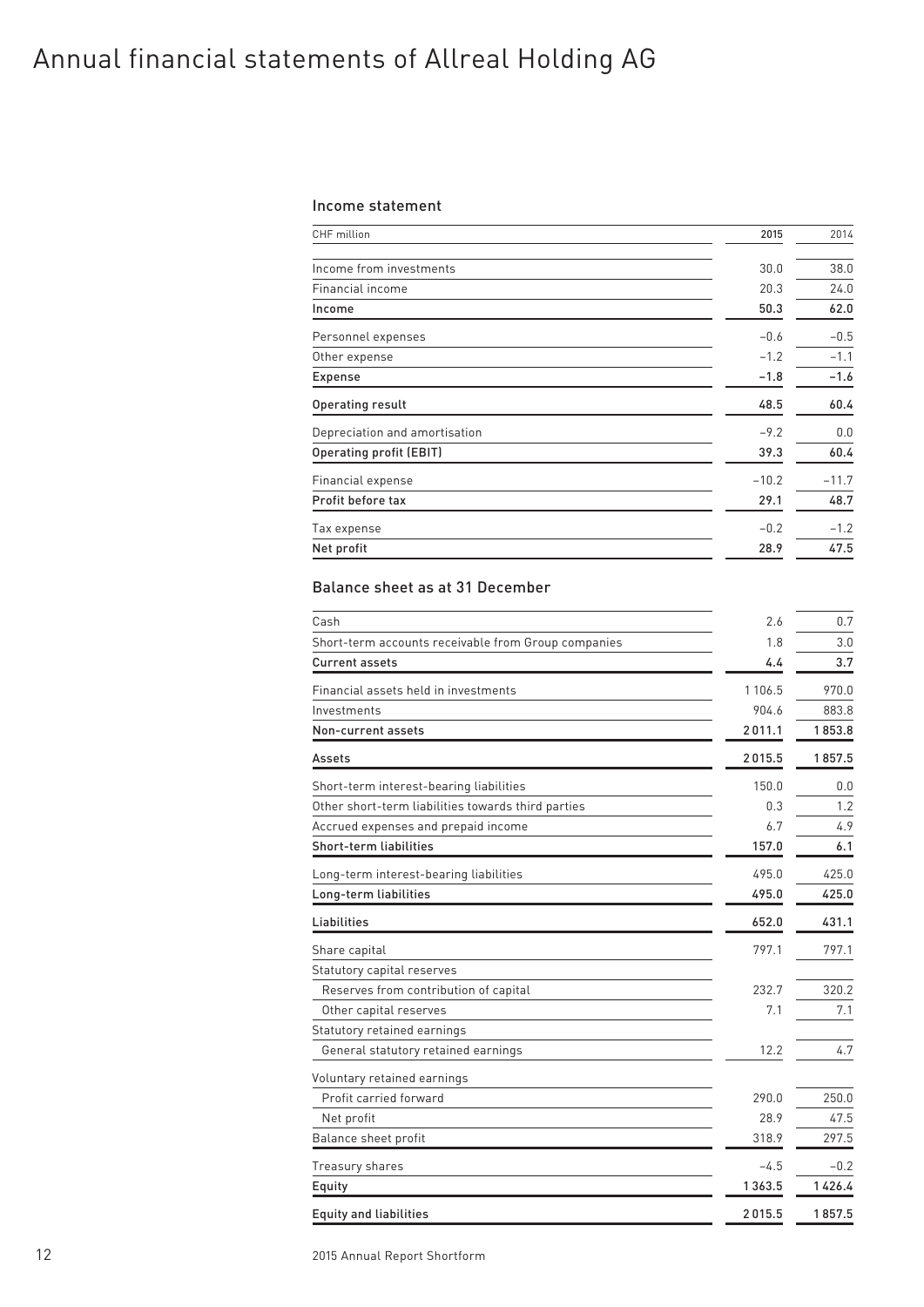# Share information

#### Details of the share and distribution to shareholders

In 2015, an overall performance of 1.5% was achieved with the Allreal share, based on the market price of 31 December 2015. This performance comprises the decrease in share price (-2.6%) and the distribution to shareholders (4.1%).

In the past three years, investors obtained an annualised overall performance of −8.6% (2013), 15.5% (2014) and 1.5% (2015) with the Allreal share, corresponding to an average constant return of 3.8% p.a.

On 31 December 2015, the Allreal Group's market capitalisation stood at CHF 2 125.5 million. As at the balance sheet date, consolidated equity came to CHF 1 994.1 million, resulting in a premium (difference between the market price and equity per share) of 6.6% (31.12.2014: 11.8%).

The Board of Directors will propose to the annual general meeting of 15 April 2016 a distribution of CHF 5.75 per registered share in the form of a repayment of reserves from contribution of capital ("capital contribution principle").

The distribution amounts to 83.6% of the net profit excl. profit from revaluation effect, corresponding to a cash yield of 4.3%, based on the closing price of the registered share on 31 December 2015.



Share price (indexed) January 2015–December 2015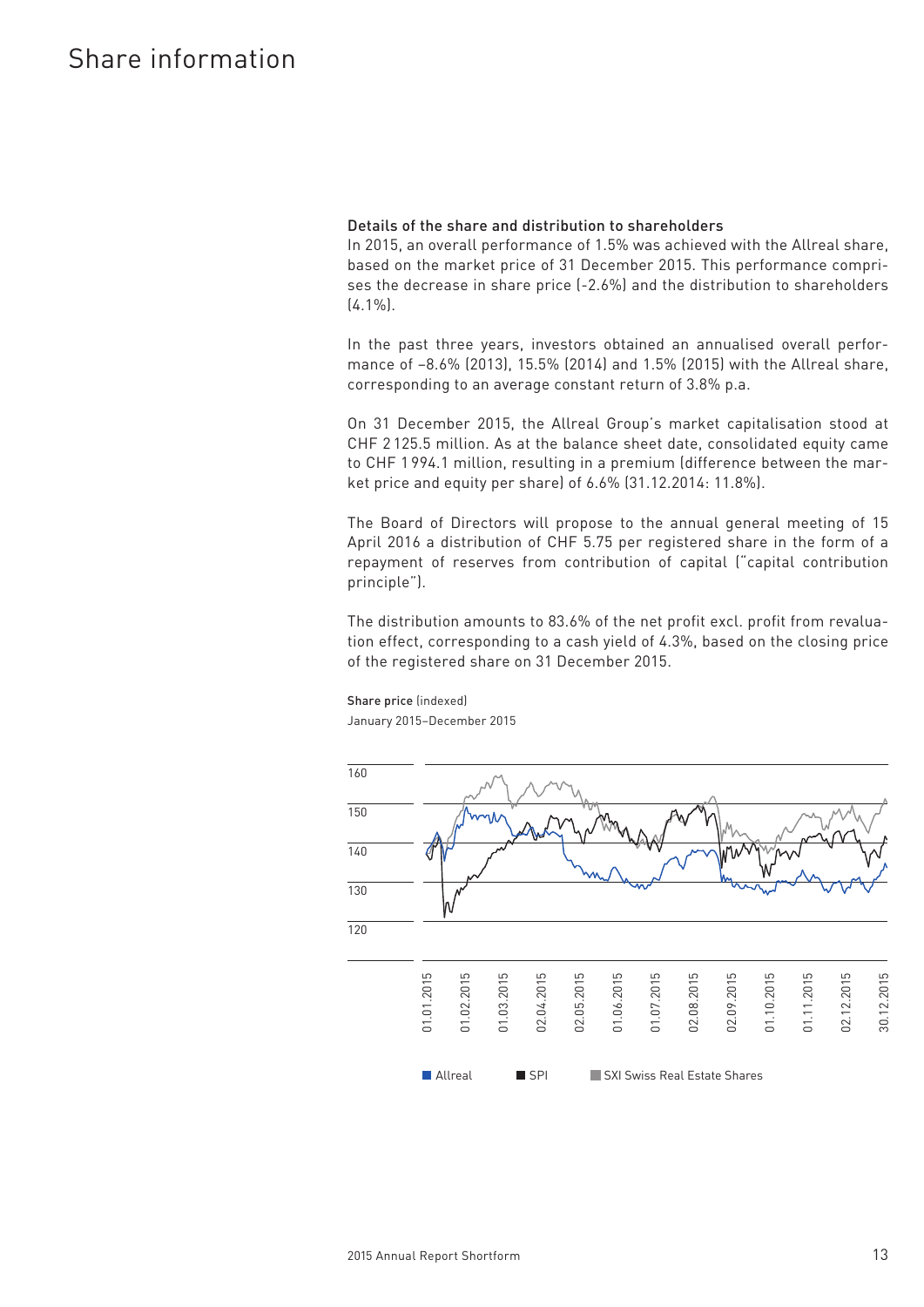#### Key share data

|                                                   |             | 2015       | 2014        |
|---------------------------------------------------|-------------|------------|-------------|
| Issued share capital on 31 December               | CHF million | 797.1      | 797.1       |
| Approved capital on 31 December                   | CHF million | 100.0      | 100.0       |
| Conditional capital on 31 December                | CHF million | 134.8      | 134.8       |
| Issued shares on 31 December                      | number      | 15942821   | 15942821    |
| Treasury shares on 31 December                    | number      | 33 2 2 0   | 1568        |
| Outstanding shares on 31 December <sup>1</sup>    | number      | 15 909 601 | 15 941 253  |
| Annual average of outstanding shares <sup>2</sup> | number      | 15 907 369 | 15929684    |
| Market price high                                 | <b>CHF</b>  | 149.20     | 138.20      |
| Market price low                                  | <b>CHF</b>  | 126.60     | 120.20      |
| Market price on 31 December (tax value)           | <b>CHF</b>  | 133.60     | 137.10      |
| Market capitalisation on 31 December <sup>3</sup> | CHF million | 2125.5     | 2 1 8 5 . 5 |
| Average trading volume per day                    | number      |            |             |
| (on-exchange)                                     | of shares   | 14 2 2 4   | 11432       |

<sup>1</sup> Number of shares issued minus treasury shares

<sup>2</sup> Average outstanding shares according to IAS 33

<sup>3</sup> Market price on 31 December multiplied by number of outstanding shares on 31 December

#### Share statistics

| Share type          | Registered share      |
|---------------------|-----------------------|
| Par value per share | <b>CHF 50</b>         |
| Securities number   | 883756                |
| SIX symbol          | <b>ALLN</b>           |
| <b>ISIN</b>         | CH0008837566          |
| Bloomberg           | <b>ALLN SW</b>        |
| Reuters             | ALLN. S               |
| Ex date             | 19 April 2016         |
| Record date         | 20 April 2016         |
| Payment date        | as from 21 April 2016 |

#### Shareholder structure as at 31 December 2015

| Number                       | Number          | Number    | $\frac{0}{0}$ |
|------------------------------|-----------------|-----------|---------------|
| of shares                    | of shareholders | of shares |               |
|                              |                 |           |               |
| $>$ 478 284 shares ( $>$ 3%) | 7               | 4911174   | 30.8          |
| 100 001-478 254 shares       | 16              | 3 147 534 | 19.7          |
| 10001-100000 shares          | 115             | 3630753   | 22.8          |
| 1001-10 000 shares           | 409             | 1143537   | 7.2           |
| $1-1000$ shares              | 2897            | 707548    | 4.4           |
| <b>Total registered</b>      | 3444            | 13540546  | 84.9          |
| Not registered               |                 | 2402275   | 15.1          |
| <b>Total shares</b>          |                 | 15942821  | 100           |

53.7% of the share capital is owned by pension funds and insurance companies and 9.1% by natural persons. A further 22.1% is owned by other legal entities as well as investment funds, foundations and banks. 15.1% of the share capital has not been submitted for registration in the share register. Foreign investors own 6.8% (registered shares).

14 2015 Annual Report Shortform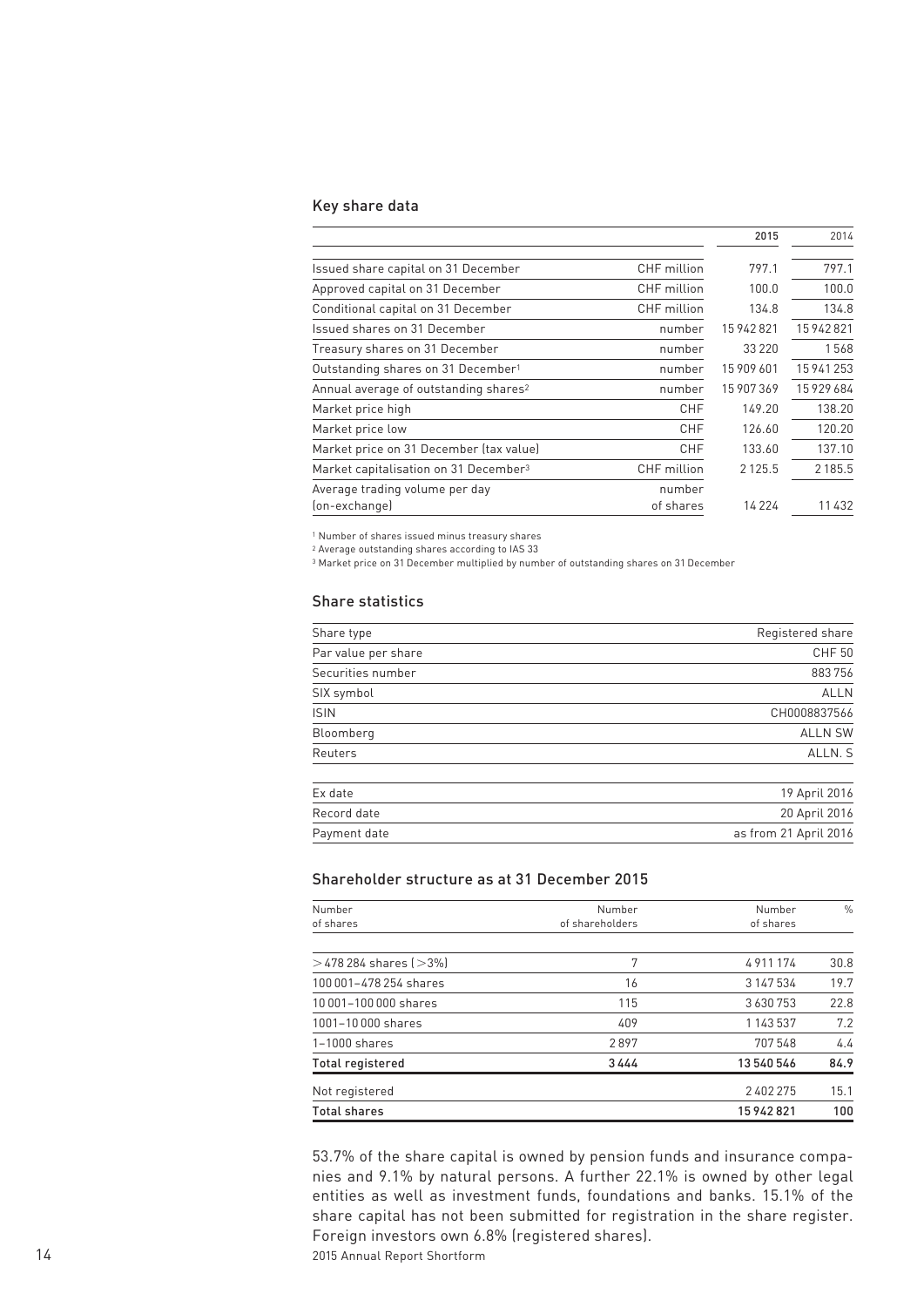# Multi-year overview

| Key financial figures (in CHF million)                               | 2015    | 2014     | 2013        | 2012        | 2011     |
|----------------------------------------------------------------------|---------|----------|-------------|-------------|----------|
| Total sales                                                          | 793.9   | 1036.4   | 1 242.3     | 1086.1      | 886.1    |
| Earnings from rental and sale of investment real estate              | 164.2   | 137.2    | 146.2       | 122.1       | 124.7    |
| Earnings from real estate management services                        | 6.1     | 6.6      | 6.8         | 4.4         |          |
| Earnings from Projects & Development division                        | 78.8    | 102.8    | 110.7       | 115.8       | 117.5    |
| Completed project volume Projects & Development division             | 612.9   | 870.6    | 1 087.0     | 939.6       | 743.2    |
| Operating profit (EBIT) incl. revaluation gains                      | 193.2   | 170.9    | 192.8       | 161.7       | 226.7    |
| Operating profit (EBIT) excl. revaluation gains                      | 177.4   | 176.8    | 184.7       | 169.9       | 182.0    |
| Net profit incl. revaluation effect                                  | 121.9   | 104.4    | 121.8       | 97.5        | 146.8    |
| Net profit excl. revaluation effect                                  | 109.7   | 109.1    | 116.1       | 104.6       | 115.0    |
| Cash flow from operating activities                                  | 33.7    | 158.5    | 157.6       | 72.2        | $-22.9$  |
| Cash flow from investing activities                                  | 22.7    | $-198.5$ | $-116.3$    | $-203.2$    | $-175.5$ |
| Cash flow from financing activities                                  | $-64.9$ | 46.9     | $-42.4$     | 85.2        | 236.4    |
| Total assets as at 31 December                                       | 4136.0  | 4108.2   | 3 9 9 4.7   | 3 9 28.4    | 3700.5   |
| Market value of investment real estate on 31 December                | 3525.2  | 3513.6   | 3 4 4 5 . 8 | 3 159.0     | 2 951.0  |
| Balance sheet value development real estate as at 31 December        | 295.5   | 301.2    | 382.5       | 594.8       | 533.0    |
| Net yield investment real estate (%)                                 | 4.2     | 4.5      | 4.8         | 4.9         | 5.1      |
| Operating margin Projects & Development division (%)                 | 27.4    | 44.9     | 40.8        | 46.7        | 55.6     |
| Average interest rate on financial liabilities (%)                   | 2.15    | 1.93     | 2.13        | 2.13        | 2.30     |
| Average remaining term of financial liabilities (months)             | 52      | 50       | 56          | 54          | 51       |
| Return on equity incl. revaluation effect (%)                        | 6.2     | 5.3      | 6.3         | 5.5         | 9.2      |
| Return on equity excl. revaluation effect (%)                        | 5.9     | 5.4      | 6.2         | 6.0         | 7.6      |
| Share of equity on 31 December (%)                                   | 48.2    | 47.6     | 49.3        | 48.6        | 43.6     |
| Net gearing on 31 December [%]                                       | 88.0    | 87.9     | 80.8        | 80.6        | 98.7     |
| Market capitalisation on 31 December                                 | 2125.5  | 2185.5   | 1964.7      | 2 2 4 8 . 3 | 1863.3   |
| Share (in CHF)                                                       | 2015    | 2014     | 2013        | 2012        | 2011     |
| Earnings per share incl. revaluation effect                          | 7.66    | 6.56     | 7.66        | 6.30        | 10.56    |
| Earnings per share excl. revaluation effect                          | 6.89    | 6.85     | 7.29        | 6.76        | 8.27     |
| Payout per share                                                     | 5.751   | 5.50     | 5.50        | 5.50        | 5.50     |
| Net asset value (NAV) per share before deferred taxes on 31 December | 132.90  | 129.10   | 130.90      | 125.80      | 125.45   |
| Net asset value (NAV) per share after deferred taxes on 31 December  | 125.35  | 122.55   | 123.80      | 119.70      | 118.25   |
| Market price high                                                    | 149.20  | 138.20   | 141.60      | 149.40      | 148.00   |
| Market price low                                                     | 126.60  | 120.20   | 120.80      | 134.00      | 128.00   |
| Market price on 31 December                                          | 133.60  | 137.10   | 123.50      | 141.10      | 136.50   |
| Cash yield payout (%)                                                | 4.3     | 4.0      | 4.5         | 3.9         | 4.0      |
| Payout ratio (%)                                                     | 83.6    | 80.4     | 75.6        | 83.4        | 65.2     |

<sup>1</sup> Proposal of the Board of Directors to the annual general meeting of 15 April 2016

by means of repayment of reserves from contribution of capital